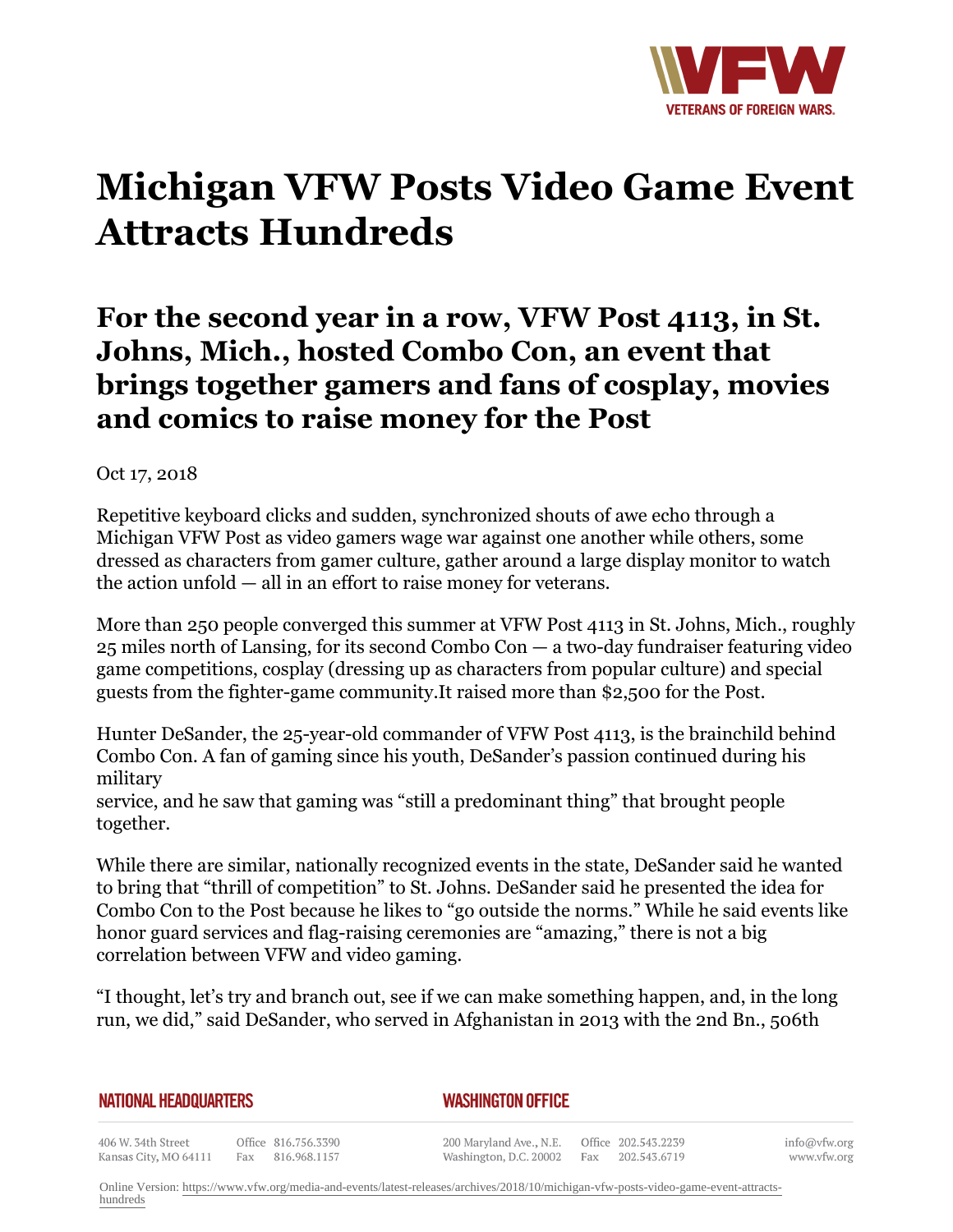Inf., 4th Brigade Combat Team, 101st Abn. Div., as an infantryman.

## 'A CHANCE TO BRIDGE THE GAP'

Most of the volunteers assisting gamers at the event, according to DeSander, were VFW members, and, as Post commander, he said he was able to bring the two communities together.

"As sort of the liaison between the veteran community and the fighter game community, I had a chance to bridge the gap," DeSander said. "We are willing to explore boundaries and defy expectations, and we recognize you guys as a community and in turn when you think of gaming, Combo Con [is] the place that helps veterans."

Post 4113 trustee Gary Price, who served during the Vietnam War from 1967-68 on the USS Colleton ABP-36 with the Mobile Riverine Force, was a volunteer at this year's event. He said he liked the idea of Combo Con and that DeSander "has a way of getting things together for fundraisers."

One draw for attendees was having special guests from the gaming community. This year, DeSander brought in Kenny O'Brien, known as Unrooolie in the fighter-game community, and Woolie Madden. O'Brien, who has been involved with gaming since the mid-1990s, said DeSander reached out to him online about appearing at Combo Con.

That Combo Con raises money to help veterans is one of the "main reasons" O'Brien wanted to be involved. Friends of his — and members of the fighter-game community — have served in the military.

"We get a lot of messages from community members that are like, 'Hey, I'm stationed over here, and we watch your [online video] streams and we watch you play fighting games, and it's helped us get through tough times,'" O'Brien said.

Additionally, Madden said because Combo Con is "half tournament, half convention," the format is unique.

"This is a combination of both of those things, and furthermore, you add a cause on top of it, and it just becomes a good event that's absolutely worth supporting," Madden said.

Having a cause connected to the event also sets Combo Con apart, according to Madden.

"It's a very unique thing in the fighting-game community to see these sort of events having any sort of charity associated [with them]," Madden said. "And in this case, it's all the reason to do the things that you love, the things you have fun with and are passionate about, and you know that it's going toward a worthy cause. That's the best."